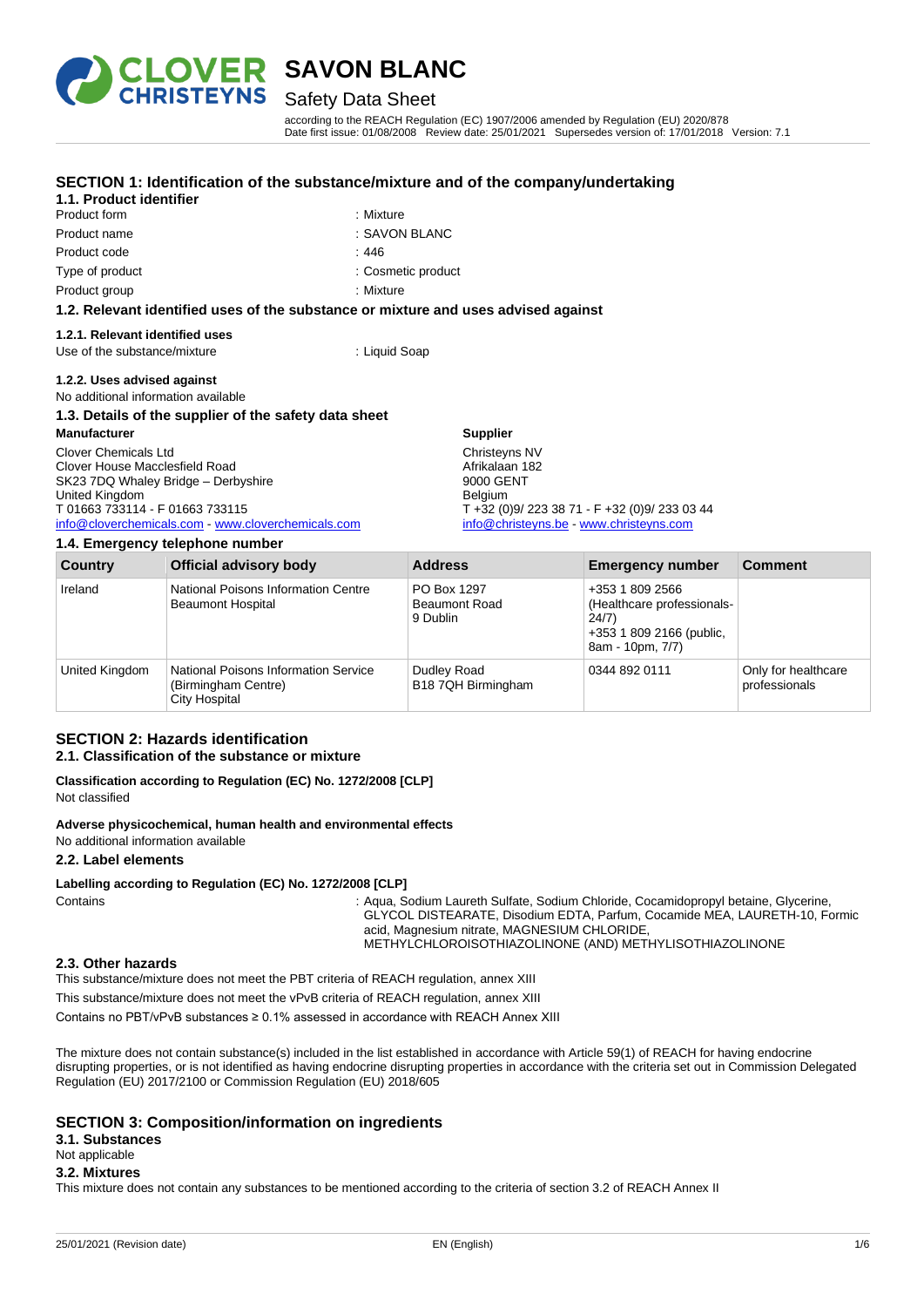## Safety Data Sheet

according to the REACH Regulation (EC) 1907/2006 amended by Regulation (EU) 2020/878

| <b>SECTION 4: First aid measures</b>                                                                                                      |                                                                                                                                                                          |
|-------------------------------------------------------------------------------------------------------------------------------------------|--------------------------------------------------------------------------------------------------------------------------------------------------------------------------|
| 4.1. Description of first aid measures                                                                                                    |                                                                                                                                                                          |
| General advice                                                                                                                            | : Never give anything by mouth to an unconscious person. If you feel unwell, seek medical<br>advice (show the label where possible).                                     |
| Skin contact                                                                                                                              | : Rinse with water.                                                                                                                                                      |
| Eye contact                                                                                                                               | : In case of eye contact, immediately rinse with clean water for 10-15 minutes.                                                                                          |
| Ingestion                                                                                                                                 | : Rinse mouth. Do NOT induce vomiting. Get medical advice/attention.                                                                                                     |
| 4.2. Most important symptoms and effects, both acute and delayed<br>Acute effects inhalation                                              | : None under normal use.                                                                                                                                                 |
| Acute effects skin                                                                                                                        | : None under normal conditions.                                                                                                                                          |
| Acute effects eyes                                                                                                                        | : May cause eye irritation. Redness.                                                                                                                                     |
| Acute effects oral route                                                                                                                  | : May cause irritation to the digestive tract.                                                                                                                           |
| 4.3. Indication of any immediate medical attention and special treatment needed<br>No additional information available                    |                                                                                                                                                                          |
| <b>SECTION 5: Firefighting measures</b><br>5.1. Extinguishing media<br>Suitable extinguishing media                                       | : Water.                                                                                                                                                                 |
| 5.2. Special hazards arising from the substance or mixture                                                                                |                                                                                                                                                                          |
| Hazardous decomposition products in case of fire                                                                                          | : Toxic fumes may be released. Carbon dioxide. Carbon monoxide.                                                                                                          |
| 5.3. Advice for firefighters<br>Firefighting instructions                                                                                 | : Use water spray or fog for cooling exposed containers. Exercise caution when fighting any<br>chemical fire. Prevent fire fighting water from entering the environment. |
| Protection during firefighting                                                                                                            | : Do not enter fire area without proper protective equipment, including respiratory protection.                                                                          |
| <b>SECTION 6: Accidental release measures</b><br>6.1. Personal precautions, protective equipment and emergency procedures                 |                                                                                                                                                                          |
| 6.1.1. For non-emergency personnel                                                                                                        |                                                                                                                                                                          |
| <b>Emergency procedures</b>                                                                                                               | : Evacuate unnecessary personnel.                                                                                                                                        |
| 6.1.2. For emergency responders                                                                                                           |                                                                                                                                                                          |
| Protective equipment                                                                                                                      | : Equip cleanup crew with proper protection.                                                                                                                             |
| Emergency procedures                                                                                                                      | : Ventilate area.                                                                                                                                                        |
| 6.2. Environmental precautions<br>Prevent entry to sewers and public waters. Notify authorities if liquid enters sewers or public waters. |                                                                                                                                                                          |
| 6.3. Methods and material for containment and cleaning up<br>Methods for cleaning up                                                      | : Collect leaking and spilled liquid in sealable containers as far as possible. Wash away<br>remainder with plenty of water.                                             |
| 6.4. Reference to other sections<br>See Section 8. Exposure controls and personal protection.                                             |                                                                                                                                                                          |
| <b>SECTION 7: Handling and storage</b><br>7.1. Precautions for safe handling<br>No additional information available                       |                                                                                                                                                                          |
| 7.2. Conditions for safe storage, including any incompatibilities<br>Storage conditions                                                   | : Keep container closed when not in use.                                                                                                                                 |
| Packaging materials                                                                                                                       | : polyethylene. stainless steel.                                                                                                                                         |
| 7.3. Specific end use(s)<br>No additional information available                                                                           |                                                                                                                                                                          |
| <b>SECTION 8: Exposure controls/personal protection</b><br>8.1. Control parameters                                                        |                                                                                                                                                                          |
| 8.1.1 National occupational exposure and biological limit values<br>No additional information available                                   |                                                                                                                                                                          |
| 8.1.2. Recommended monitoring procedures<br>No additional information available                                                           |                                                                                                                                                                          |

**8.1.3. Air contaminants formed**

No additional information available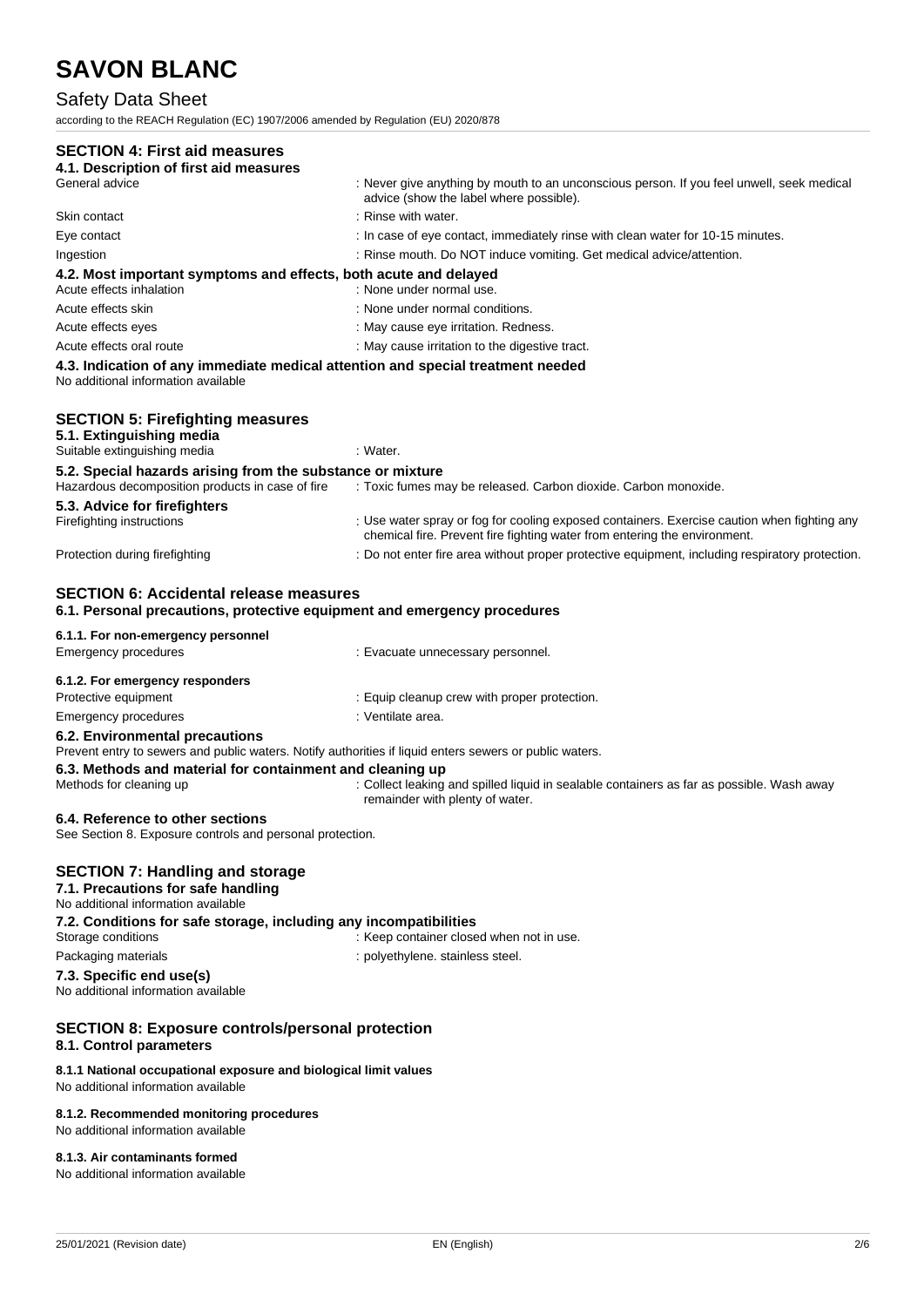### Safety Data Sheet

according to the REACH Regulation (EC) 1907/2006 amended by Regulation (EU) 2020/878

#### **8.1.4. DNEL and PNEC**

No additional information available

### **8.1.5. Control banding**

No additional information available

### **8.2. Exposure controls**

**8.2.1. Appropriate engineering controls** No additional information available

### **8.2.2. Personal protection equipment**

**8.2.2.1. Eye and face protection** No additional information available

#### **8.2.2.2. Skin protection**

No additional information available

#### **8.2.2.3. Respiratory protection**

No additional information available

**8.2.2.4. Thermal hazards** No additional information available

#### **8.2.3. Environmental exposure controls**

**Other information:**

Do not eat, drink or smoke during use.

## **SECTION 9: Physical and chemical properties**

| 9.1. Information on basic physical and chemical properties |                              |  |
|------------------------------------------------------------|------------------------------|--|
| Physical state                                             | : Liquid                     |  |
| Colour                                                     | : Off-white.                 |  |
| Physical state/form                                        | : Liquid.                    |  |
| Odour                                                      | : Sweet. perfumed.           |  |
| Odour threshold                                            | : Not available              |  |
| Melting point/range                                        | : 0 °C                       |  |
| Freezing point                                             | : Not available              |  |
| Boiling point/Boiling range                                | : 100 $^{\circ}$ C           |  |
| Flammability                                               | : Non flammable.             |  |
| <b>Explosive limits</b>                                    | : Not available              |  |
| Lower explosion limit                                      | : Not available              |  |
| Upper explosion limit                                      | : Not available              |  |
| Flash point                                                | : Not available              |  |
| Autoignition temperature                                   | : Not available              |  |
| Decomposition temperature                                  | : Not available              |  |
| рH                                                         | $:6.4 - 6.9$                 |  |
| Viscosity, kinematic                                       | : Not available              |  |
| Viscosity, dynamic                                         | : 3000 cP at 20 $^{\circ}$ C |  |
| Solubility                                                 | : Soluble in water.          |  |
| Partition coefficient n-octanol/water (Log Kow)            | : Not available              |  |
| Vapour pressure                                            | : Not available              |  |
| Vapour pressure at 50 °C                                   | : Not available              |  |
| Density                                                    | : Not available              |  |
| Relative density                                           | : 1.035                      |  |
| Relative vapour density at 20 °C                           | : Not available              |  |
| Particle characteristics                                   | : Not applicable             |  |
| 9.2. Other information                                     |                              |  |

**9.2.1. Information with regard to physical hazard classes** No additional information available

### **9.2.2. Other safety characteristics**

No additional information available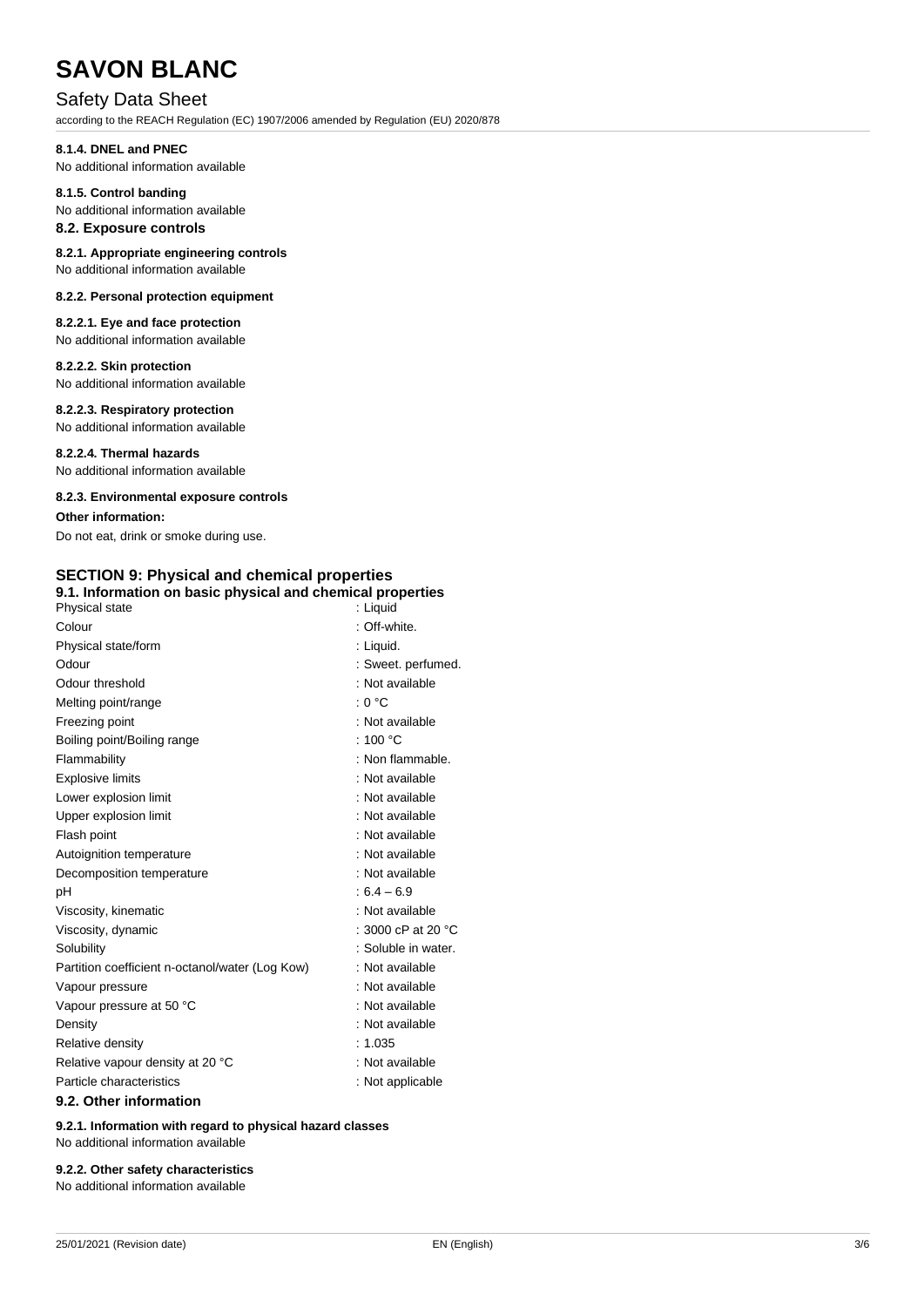## Safety Data Sheet

according to the REACH Regulation (EC) 1907/2006 amended by Regulation (EU) 2020/878

| <b>SECTION 10: Stability and reactivity</b>                                    |                  |
|--------------------------------------------------------------------------------|------------------|
| 10.1. Reactivity                                                               |                  |
| No additional information available                                            |                  |
| 10.2. Chemical stability                                                       |                  |
| Stable under normal conditions.                                                |                  |
| 10.3. Possibility of hazardous reactions                                       |                  |
| No dangerous reactions known under normal conditions of use.                   |                  |
| 10.4. Conditions to avoid                                                      |                  |
| No additional information available                                            |                  |
| 10.5. Incompatible materials                                                   |                  |
| No additional information available                                            |                  |
| 10.6. Hazardous decomposition products                                         |                  |
| fume. Carbon monoxide. Carbon dioxide.                                         |                  |
|                                                                                |                  |
| <b>SECTION 11: Toxicological information</b>                                   |                  |
| 11.1. Information on hazard classes as defined in Regulation (EC) No 1272/2008 |                  |
| Acute toxicity (oral)                                                          | : Not classified |

| <b>ACULE LUXICITY (UTAI)</b>                           | ושווככויו וטצו                                                     |
|--------------------------------------------------------|--------------------------------------------------------------------|
| Acute toxicity (dermal)                                | : Not classified                                                   |
| Acute toxicity (inhalation)                            | : Not classified                                                   |
| Skin corrosion/irritation                              | : Not classified                                                   |
|                                                        | $pH: 6.4 - 6.9$                                                    |
| Additional information                                 | : Based on available data, the classification criteria are not met |
| Serious eye damage/irritation                          | : Not classified                                                   |
|                                                        | $pH: 6.4 - 6.9$                                                    |
| Additional information                                 | : Based on available data, the classification criteria are not met |
| Respiratory or skin sensitisation                      | : Not classified                                                   |
| Additional information                                 | : Based on available data, the classification criteria are not met |
| Germ cell mutagenicity                                 | : Not classified                                                   |
| Additional information                                 | : Based on available data, the classification criteria are not met |
| Carcinogenicity                                        | : Not classified                                                   |
| Additional information                                 | : Based on available data, the classification criteria are not met |
| Reproductive toxicity                                  | : Not classified                                                   |
| Additional information                                 | : Based on available data, the classification criteria are not met |
| STOT-single exposure                                   | : Not classified                                                   |
| Additional information                                 | : Based on available data, the classification criteria are not met |
| STOT-repeated exposure                                 | : Not classified                                                   |
| Additional information                                 | : Based on available data, the classification criteria are not met |
| Aspiration hazard                                      | : Not classified                                                   |
| Additional information                                 | : Based on available data, the classification criteria are not met |
| 11.2. Information on other hazards                     |                                                                    |
| 11.2.1. Endocrine disrupting properties                |                                                                    |
| No additional information available                    |                                                                    |
| 11.2.2. Other information                              |                                                                    |
| Potential adverse human health effects and<br>symptoms | : Based on available data, the classification criteria are not met |
|                                                        |                                                                    |

## **SECTION 12: Ecological information**

| 12.1. Toxicity                                               |                  |
|--------------------------------------------------------------|------------------|
| Hazardous to the aquatic environment, short-term<br>(acute)  | : Not classified |
| Hazardous to the aquatic environment, long-term<br>(chronic) | : Not classified |
| Not rapidly degradable                                       |                  |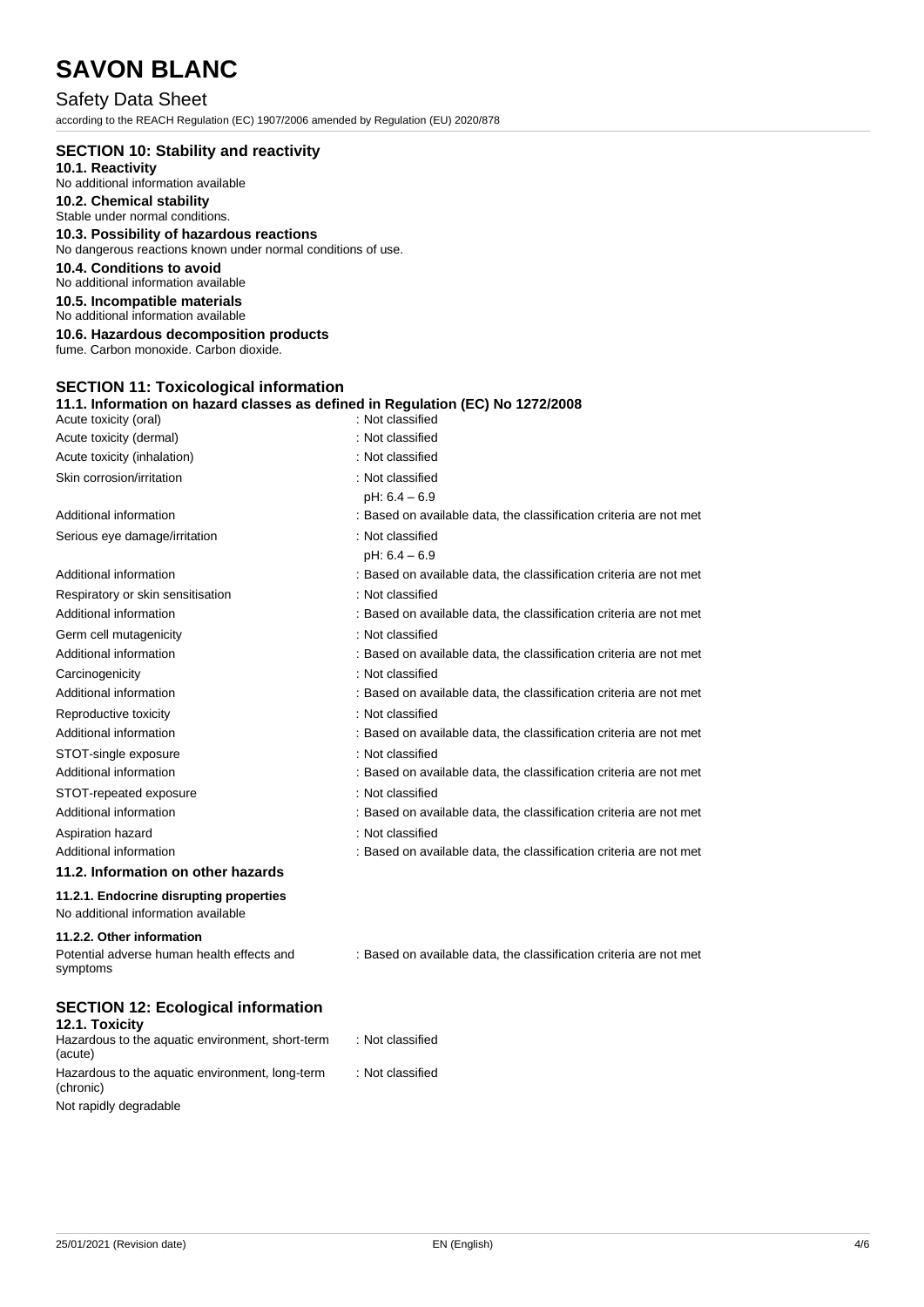## Safety Data Sheet

according to the REACH Regulation (EC) 1907/2006 amended by Regulation (EU) 2020/878

| 12.2. Persistence and degradability                                                                                                                  |                                                                                                                                                                                                                                                                                                                                                                                                                  |             |
|------------------------------------------------------------------------------------------------------------------------------------------------------|------------------------------------------------------------------------------------------------------------------------------------------------------------------------------------------------------------------------------------------------------------------------------------------------------------------------------------------------------------------------------------------------------------------|-------------|
| <b>SAVON BLANC</b>                                                                                                                                   |                                                                                                                                                                                                                                                                                                                                                                                                                  |             |
| Persistence and degradability                                                                                                                        | Biodegradable. The surfactant(s) contained in this preparation complies (comply) with the<br>biodegradability criteria as laid down in Regulation (EC) No. 648/2004 on detergents. Data<br>to support this assertion are held at the disposal of the competent authorities of the<br>Member States and will be made available to them, at their direct request or at the request<br>of a detergent manufacturer. |             |
| 12.3. Bioaccumulative potential                                                                                                                      |                                                                                                                                                                                                                                                                                                                                                                                                                  |             |
| <b>SAVON BLANC</b>                                                                                                                                   |                                                                                                                                                                                                                                                                                                                                                                                                                  |             |
| Bioaccumulative potential                                                                                                                            | No bioaccumulation.                                                                                                                                                                                                                                                                                                                                                                                              |             |
| 12.4. Mobility in soil<br>No additional information available<br>12.5. Results of PBT and vPvB assessment                                            |                                                                                                                                                                                                                                                                                                                                                                                                                  |             |
| <b>SAVON BLANC</b>                                                                                                                                   |                                                                                                                                                                                                                                                                                                                                                                                                                  |             |
| This substance/mixture does not meet the PBT criteria of REACH regulation, annex XIII                                                                |                                                                                                                                                                                                                                                                                                                                                                                                                  |             |
| This substance/mixture does not meet the vPvB criteria of REACH regulation, annex XIII                                                               |                                                                                                                                                                                                                                                                                                                                                                                                                  |             |
| 12.6. Endocrine disrupting properties<br>No additional information available<br>12.7. Other adverse effects<br>Additional information                | : Avoid release to the environment.                                                                                                                                                                                                                                                                                                                                                                              |             |
| <b>SECTION 13: Disposal considerations</b><br>13.1. Waste treatment methods<br>Product/Packaging disposal recommendations<br>Waste / unused products | : Dispose in a safe manner in accordance with local/national regulations.<br>: Avoid release to the environment.                                                                                                                                                                                                                                                                                                 |             |
| <b>SECTION 14: Transport information</b><br>In accordance with ADR / IMDG / IATA                                                                     |                                                                                                                                                                                                                                                                                                                                                                                                                  |             |
| <b>ADR</b>                                                                                                                                           | <b>IMDG</b>                                                                                                                                                                                                                                                                                                                                                                                                      | <b>IATA</b> |
| 14.1. UN number or ID number                                                                                                                         |                                                                                                                                                                                                                                                                                                                                                                                                                  |             |

| 14.1. UN number or ID number           |               |               |  |
|----------------------------------------|---------------|---------------|--|
| Not regulated                          | Not regulated | Not regulated |  |
| 14.2. UN proper shipping name          |               |               |  |
| Not regulated                          | Not regulated | Not regulated |  |
| 14.3. Transport hazard class(es)       |               |               |  |
| Not regulated                          | Not regulated | Not regulated |  |
| 14.4. Packing group                    |               |               |  |
| Not regulated                          | Not regulated | Not regulated |  |
| <b>14.5. Environmental hazards</b>     |               |               |  |
| Not regulated                          | Not regulated | Not regulated |  |
| No supplementary information available |               |               |  |

**14.6. Special precautions for user**

**Overland transport** Not regulated

**Transport by sea**

Not regulated

**Air transport**

Not regulated

**14.7. Maritime transport in bulk according to IMO instruments** Not applicable